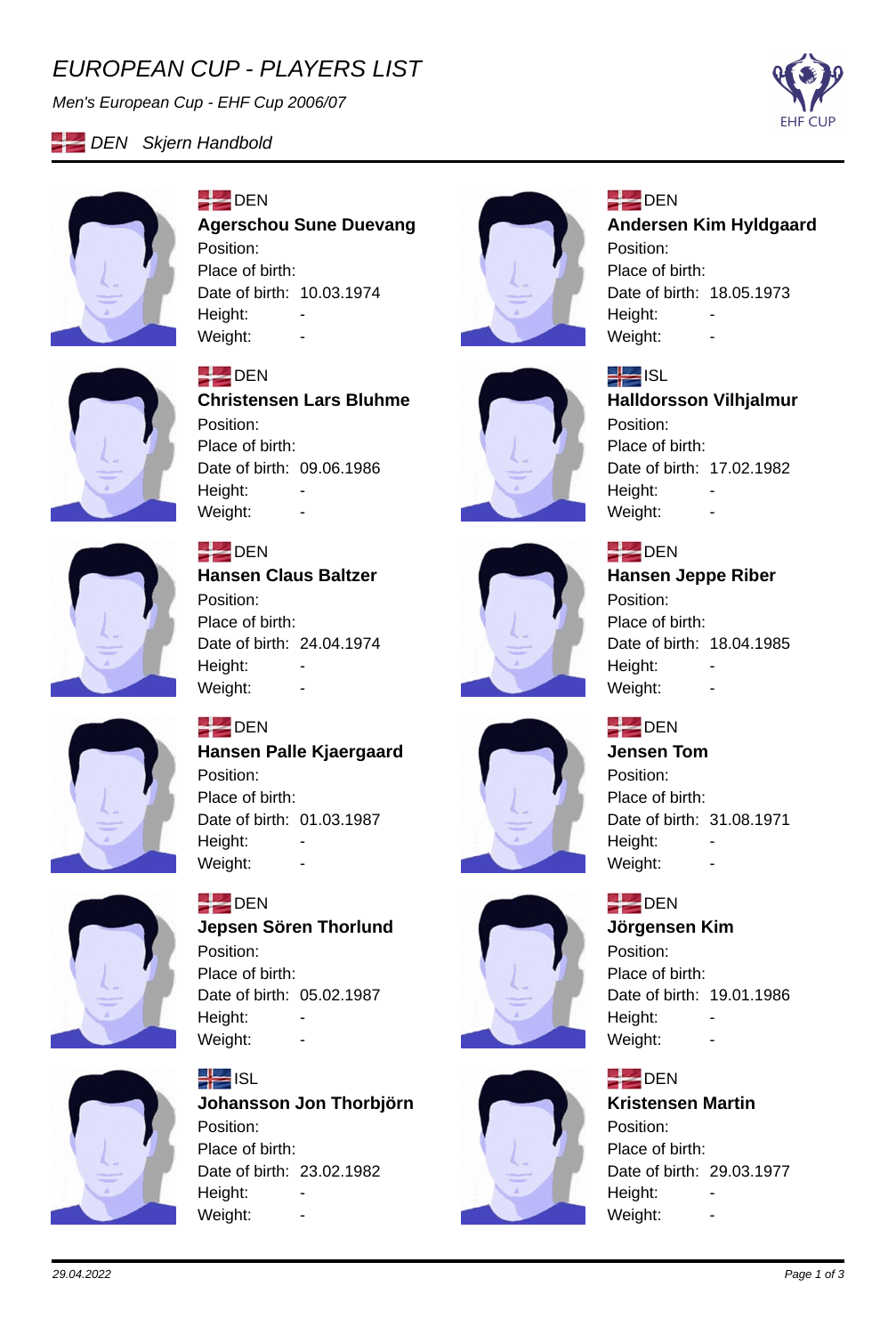# *EUROPEAN CUP - PLAYERS LIST*

*Men's European Cup - EHF Cup 2006/07*



#### **DEN** Skjern Handbold



# $\frac{1}{2}$  ISL **Kristjansson Aron**

Position: Place of birth: Date of birth: 14.07.1972 Height: -Weight: -



## **DEN**

**DEN** 

Position: Place of birth:

Height:

#### **Madsen Lars Moller**

Position: Place of birth: Date of birth: 30.05.1981 Height: Weight: -

**Ostergaard Jacob Sand**

Date of birth: 03.01.1986



#### **DEN**

**Mathiasen Dennis** Position: Place of birth: Date of birth: 12.07.1981 Height: Weight: -



## $SWE$

**Palmar Kaupo** Position: Place of birth: Date of birth: 24.10.1975 Height: Weight: -



# $\frac{1}{2}$  ISL

Weight: -

## **Svavarsson Vignir**

Position: Place of birth: Date of birth: 20.06.1980 Height: Weight: -

#### $F_N$

## **Westerholm Patrick** Position: Place of birth:

Date of birth: 02.01.1975 Height: -Weight: -



## **DEN**

**Thesbjerg Ejnar** Position: Place of birth: Date of birth: 10.02.1987 Height: -Weight: -



# **DEN**

**Winkler Tim** Position: Place of birth: Date of birth: 14.02.1986 Height: -Weight: -